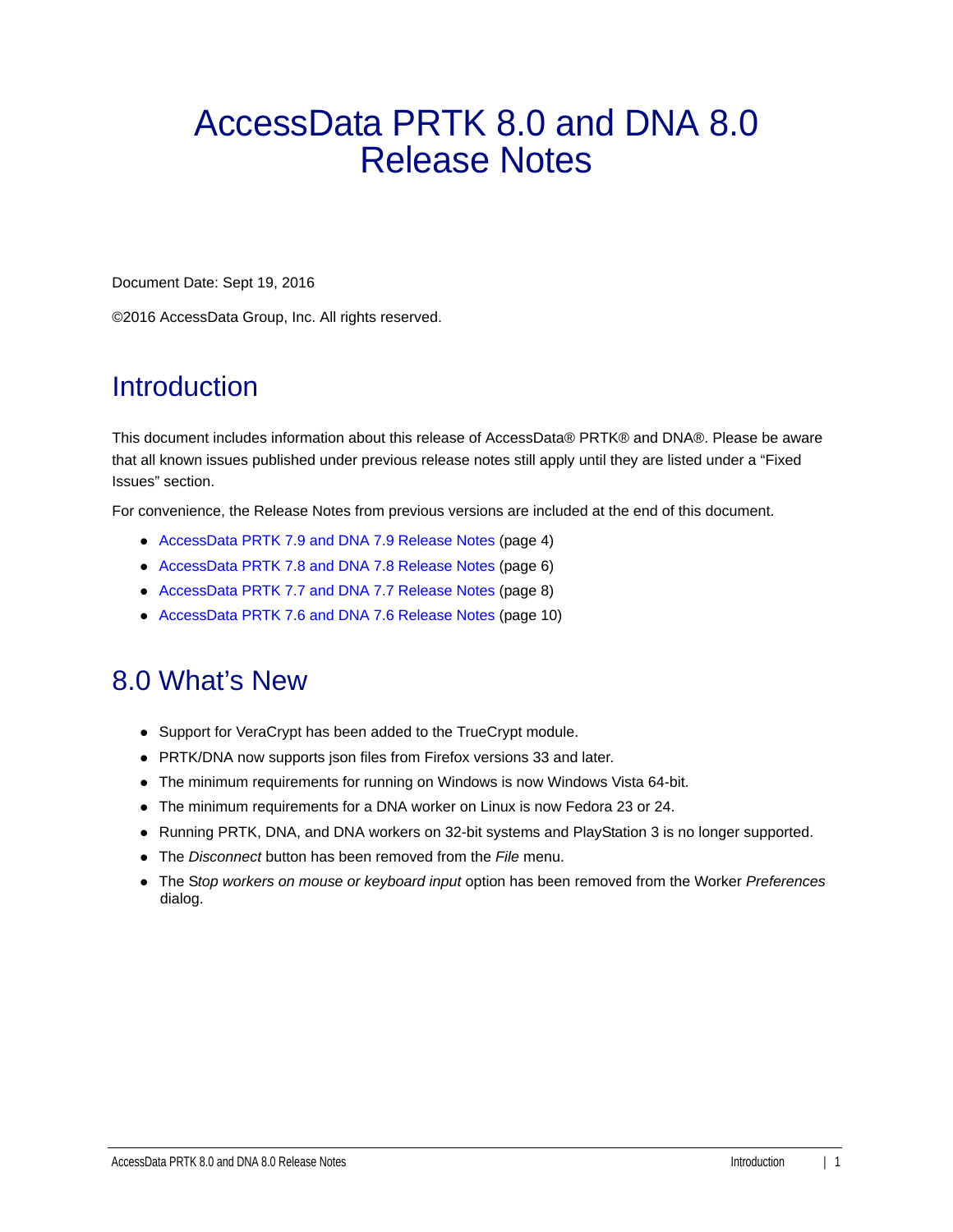#### 8.0 Fixed Issues

The following items are resolved issues in this release:

- When dropping a file that has sheet, workbook, or write protect attributes set from Office 2016, the passwords are now found. (39396)
- The drop folder works properly in DNA if GUI is connected to a remote supervisor. (35151)
- If a file is put into the DropFolder, and an error decrypting the file occurs, the file is removed from the DropFolder and an error is recorded in the PRTK.log file. (40687)
- You can no longer configure the software to use the DropFolder and also decrypt the file and *Save in the same directory as the encrypted file*. This combination was causing errors in the DropFolder. (40685)
- The properties of a SAM job properly display the user name. (36023)
- An expired CodeMeter dongle will allow you to use DNA in Demo mode which lets you process ZIP, PGP, and PGPDisk files. (35521)
- If the supervisor service is restarted while the Supervisor GUI is running, the GUI is able to re-establish the connection. (34695)
- Reconnecting GUI to the Supervisor with IP address on a local machine (rather than using localhost or 127.0.0.1) will now allow you to add jobs. (35424)
- A proper error occurs when adding a job from a remote connected version of DNA. (34584)
- If you enter an incorrect supervisor IP when changing the connection, the connection with the original supervisor is maintained properly. (36565)
- Fixed an error that occurred when adding some Excel .xls files from Microsoft Office XP. (33972)
- Fixed an issue when scrolling in the Dictionary Browser, the utility could hang. (34777)
- Fixed an issue when processing multiple files at the same time, some passwords were missed. (22844)

#### 8.0 Known Issues

The following items are the known issues in this release:

If a user updates a dictionary on the supervisor after previously using it, it can cause the job to fail. When it tries to process a job using the new dictionary, the password is not found and the rule tab reveals that there are red (failed) processing rules. (37524)

Workaround: Restart DNA or the Worker.

#### Important Information

The following is important information for you to be aware of:

All Workers need to be updated to the latest version of the shipping build of DNA as there have been changes which will not allow an older Worker to process jobs. Following the upgrade of DNA, Workers can be installed manually or the Worker update can be accomplished through a Group Policy.

For more information, see the topic "Setting up a Group Policy" in the PRTK/DNA User's Guide.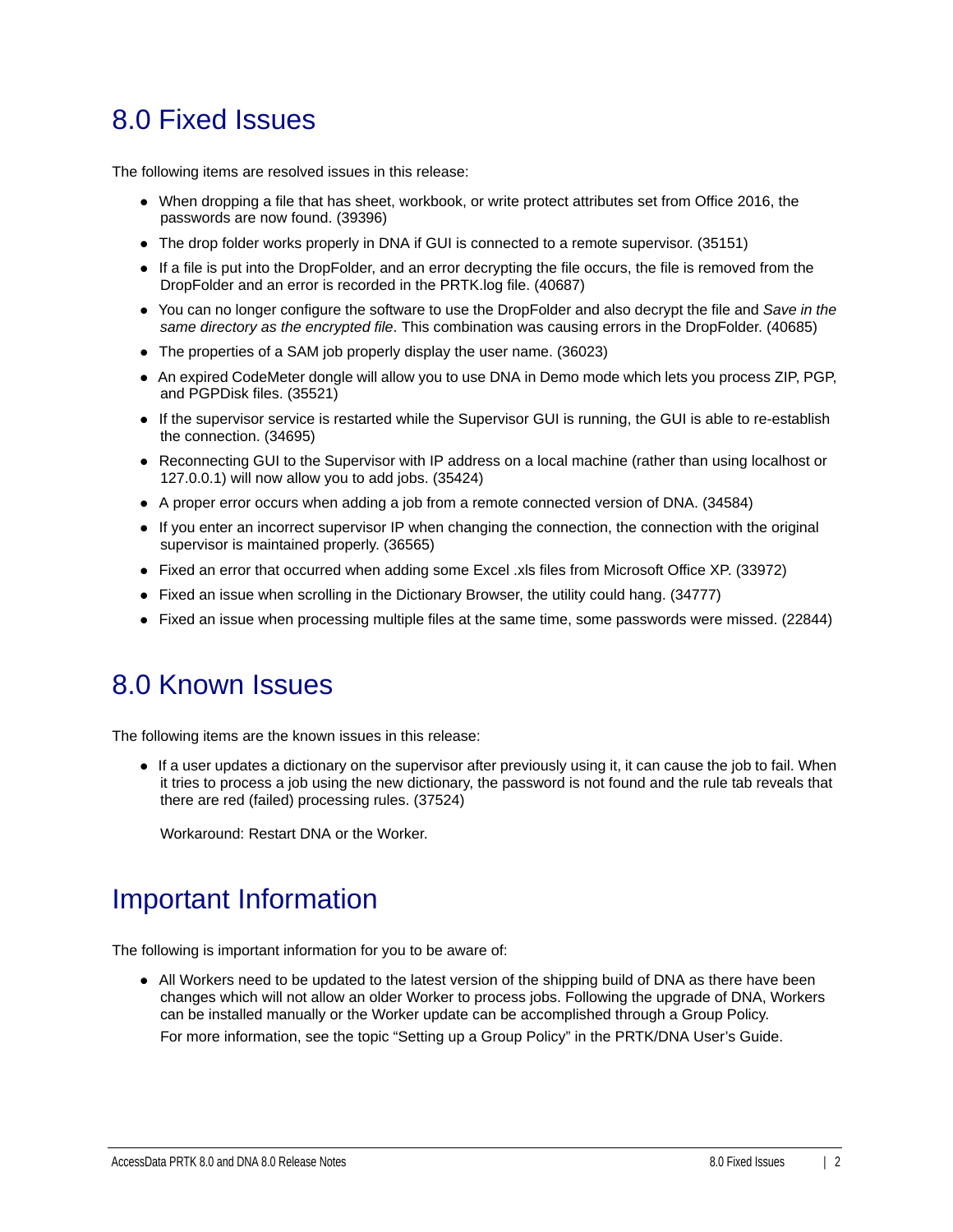If upgrading from a previous version of DNA or PRTK, please consider the following. If you have custom settings (dictionaries, rules, profiles) that you would like to retain, you must grant the current desktop user full permissions on the following directory. For Window 7, Windows Vista, Windows Server 2008: C:\ProgramData\AccessData\PR

For Windows XP: C:\Documents and Settings\All Users\Application Data\AccessData\PR

# Comments?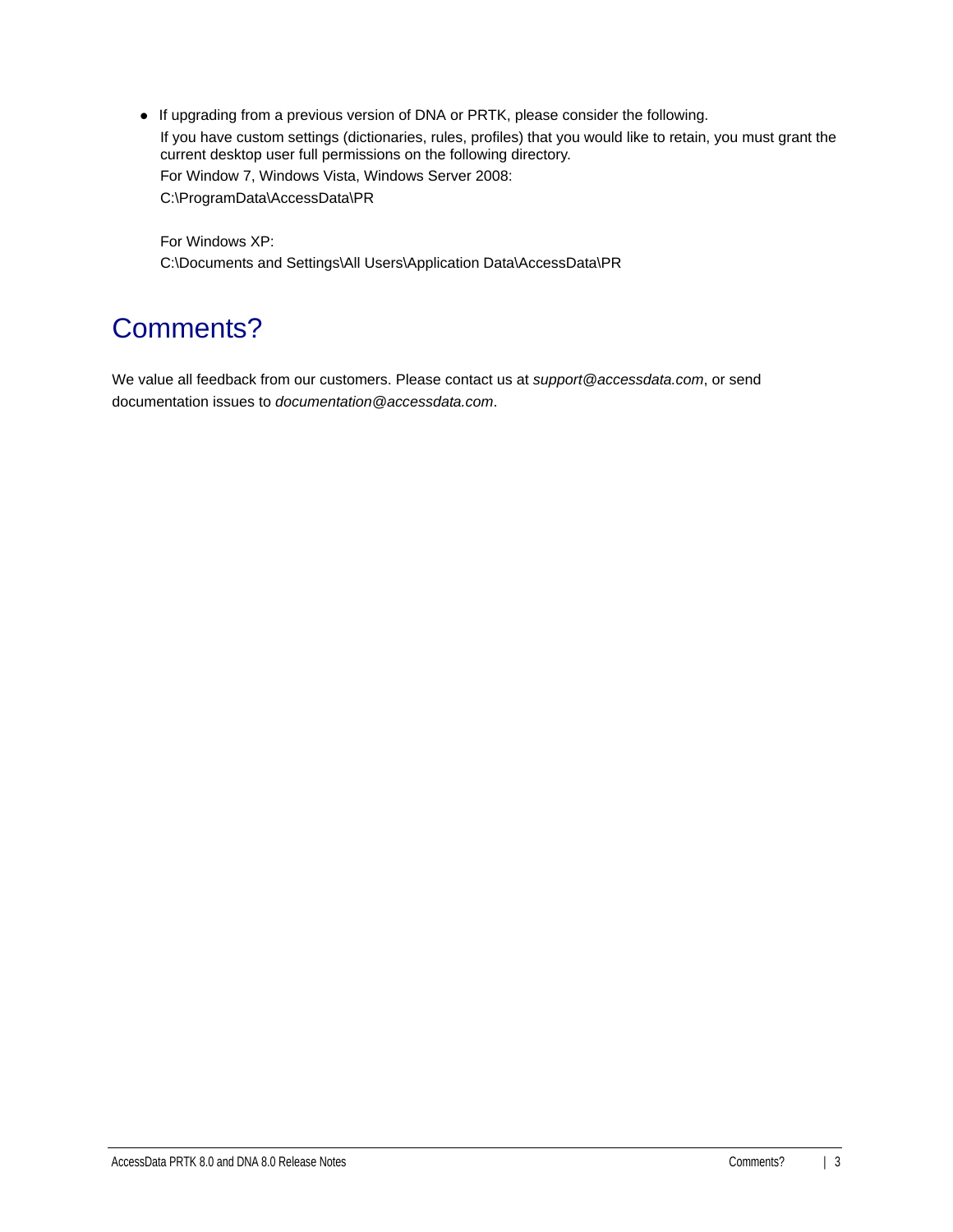# <span id="page-3-0"></span>AccessData PRTK 7.9 and DNA 7.9 Release Notes

Document Date: October 5, 2015

©2015 AccessData Group, Inc. All rights reserved.

#### **Introduction**

This document includes information about this release of AccessData® PRTK® and DNA®. Please be aware that all known issues published under previous release notes still apply until they are listed under a "Fixed Issues" section.

For convenience, the Release Notes from previous versions are included at the end of this document.

- [AccessData PRTK 7.8 and DNA 7.8 Release Notes \(page 6\)](#page-5-0)
- [AccessData PRTK 7.7 and DNA 7.7 Release Notes \(page 8\)](#page-7-0)
- [AccessData PRTK 7.6 and DNA 7.6 Release Notes \(page 10\)](#page-9-0)

#### 7.9 Fixed Issues

The following items are resolved issues in this release:

To avoid conflicts, ports are now configured automatically and change each session. (30184)

#### Important Information

The following is important information for you to be aware of:

- All Workers need to be updated to the latest version of the shipping build of DNA as there have been changes which will not allow an older Worker to process jobs. Following the upgrade of DNA, Workers can be installed manually or the Worker update can be accomplished through a Group Policy. For more information, see the topic "Setting up a Group Policy" in the PRTK/DNA User's Guide.
- If upgrading from a previous version of DNA or PRTK, please consider the following. If you have custom settings (dictionaries, rules, profiles) that you would like to retain, you must grant the current desktop user full permissions on the following directory. For Window 7, Windows Vista, Windows Server 2008: C:\ProgramData\AccessData\PR

#### For Windows XP: C:\Documents and Settings\All Users\Application Data\AccessData\PR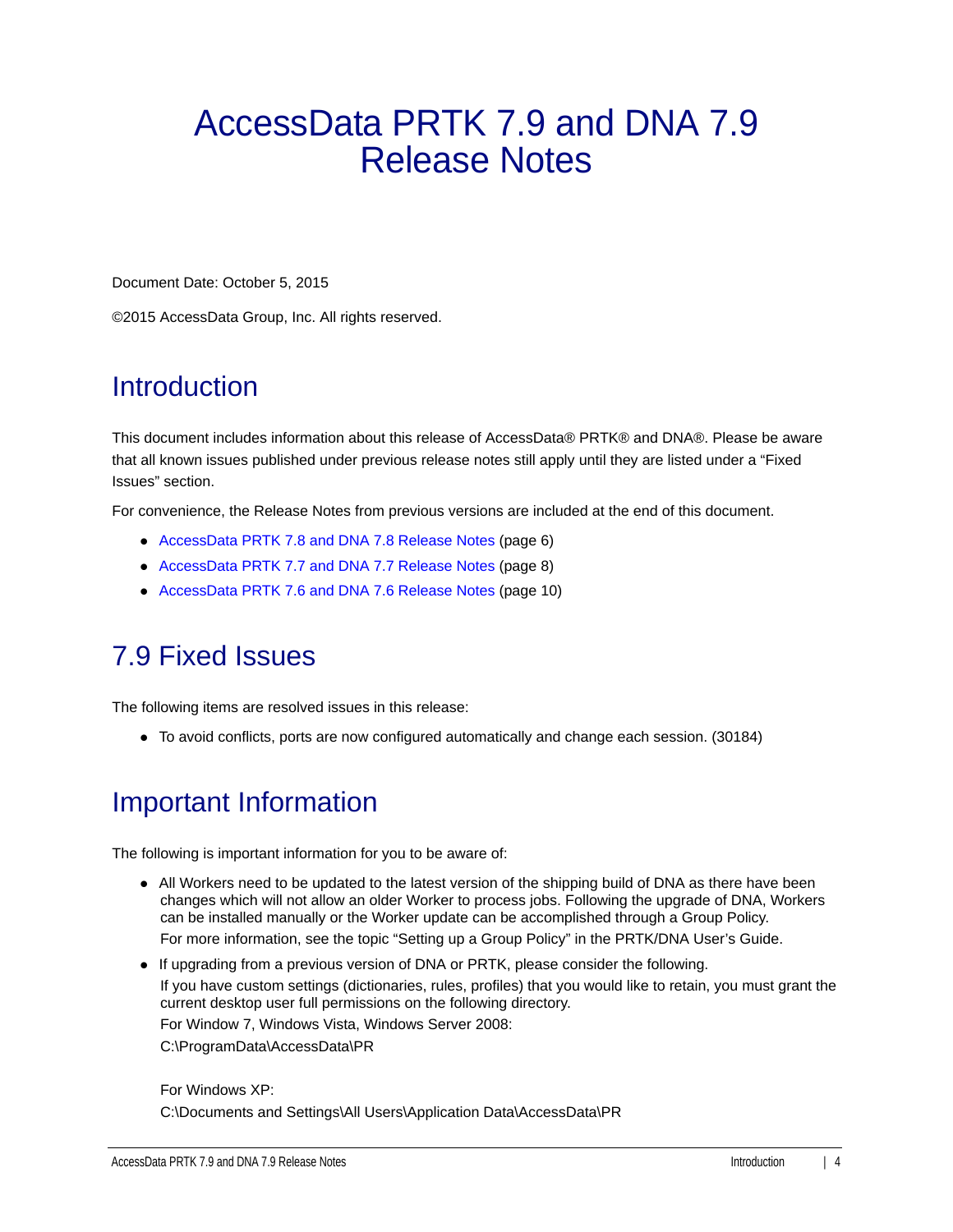# Comments?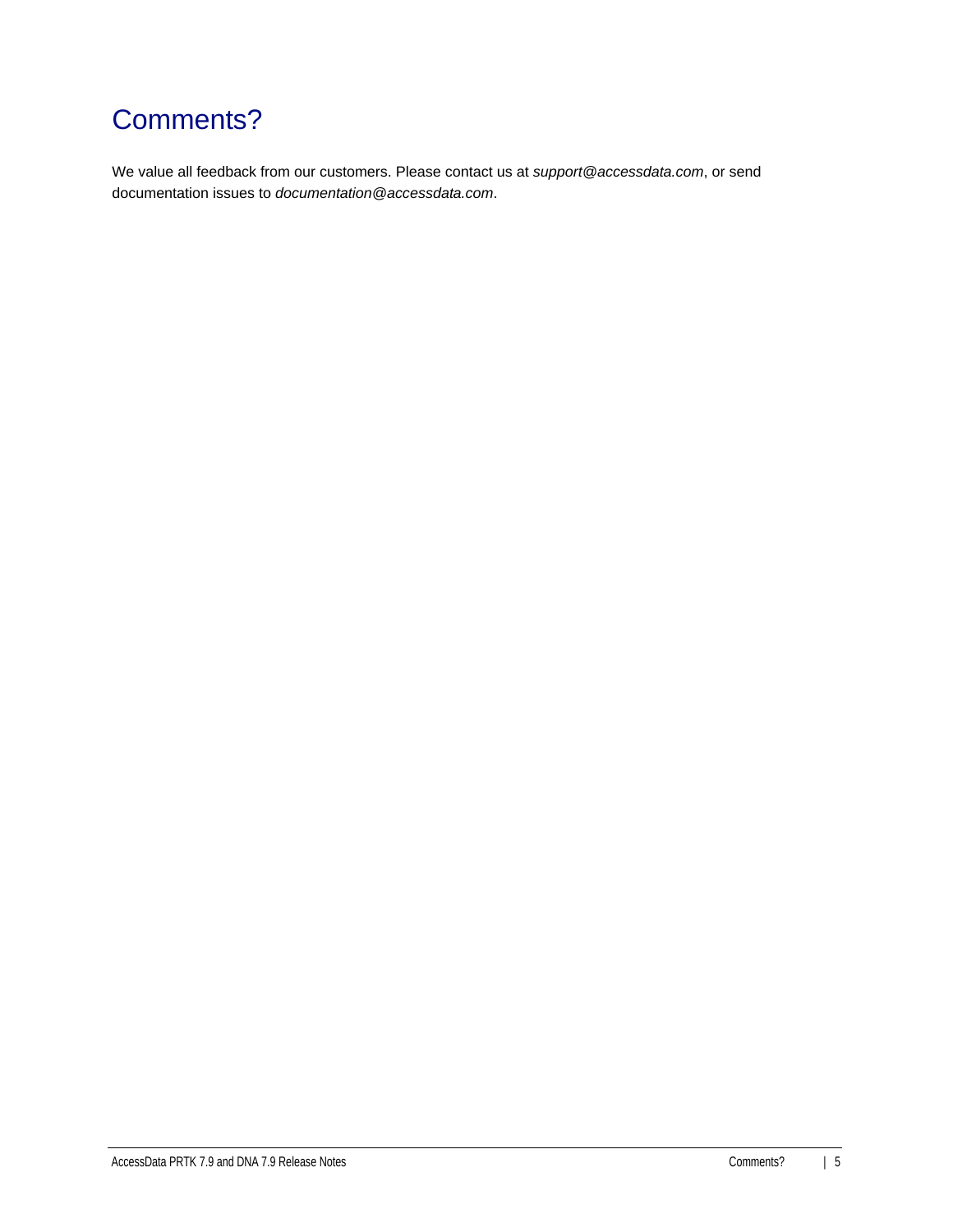# <span id="page-5-0"></span>AccessData PRTK 7.8 and DNA 7.8 Release Notes

Document Date: August 25, 2015

©2015 AccessData Group, Inc. All rights reserved.

#### **Introduction**

This document includes information about the AccessData® PRTK® 7.8 and DNA® 7.8 release. Please be aware that all known issues published under previous release notes still apply until they are listed under a "Fixed Issues" section.

For convenience, the Release Notes from previous versions are included at the end of this document.

- [AccessData PRTK 7.7 and DNA 7.7 Release Notes \(page 8\)](#page-7-0)
- [AccessData PRTK 7.6 and DNA 7.6 Release Notes \(page 10\)](#page-9-0)

#### 7.8 Enhancements

The following enhancements have been added in this release:

- You can now get passwords from Mac 10.9 and 10.10 systems.
- The As-Is level will remain selected when the "Select None" button is clicked. Otherwise, no dictionary job will run.

### 7.8 Fixed Issues

The following items are resolved issues in this release:

- When running a DNA Worker on Fedora, the worker interface now displays properly. (25995)
- Running encryption jobs on TrueCrypt 7.1a files are now executed successfully. (2557, 18295)
- Creating a permutation dictionary with the same number of words in the text file as the permutation composition setting no longer causes the dictionary utility to stop functioning and the dictionary is now generated. (25964)
- You can now work with Windows Protected Registry for encryption with passwords or bad master key files.
- When adding certain file types, such as QuickBooks QBW and Mozilla DB files into DNA, jobs are created correctly. (20603)
- Fixed an issue that caused some FileVault 2 images that are user-configured to not use a passphrase, to not be recognized by the FileVault module. (30236)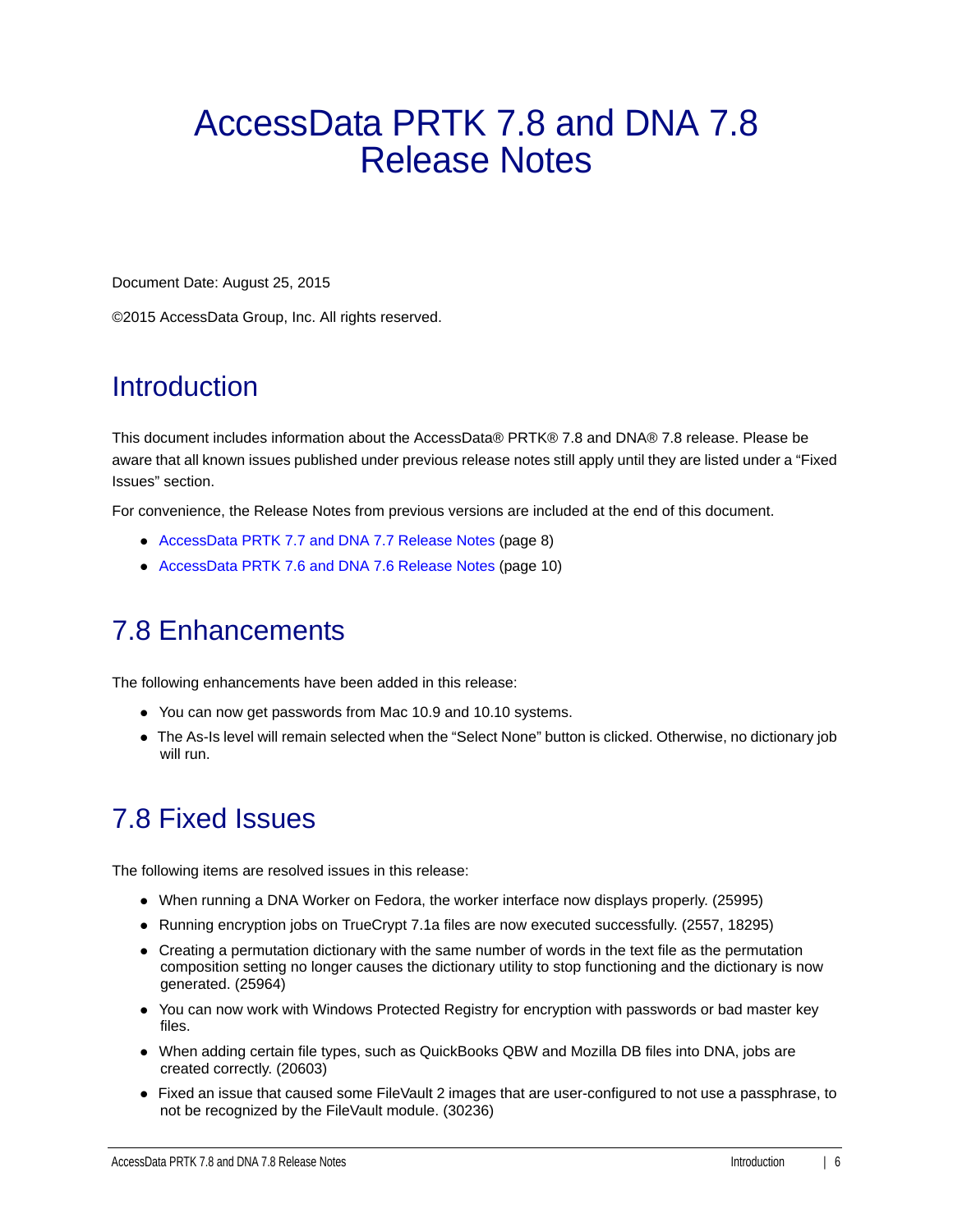### Important Information

The following is important information for you to be aware of:

All Workers need to be updated to the latest version of the shipping build of DNA as there have been changes which will not allow an older Worker to process jobs. Following the upgrade of DNA, Workers can be installed manually or the Worker update can be accomplished through a Group Policy.

For more information, see the topic "Setting up a Group Policy" in the PRTK/DNA User's Guide.

If upgrading from a previous version of DNA or PRTK, please consider the following.

If you have custom settings (dictionaries, rules, profiles) that you would like to retain, you must grant the current desktop user full permissions on the following directory.

For Window 7, Windows Vista, Windows Server 2008:

C:\ProgramData\AccessData\PR

For Windows XP: C:\Documents and Settings\All Users\Application Data\AccessData\PR

### Comments?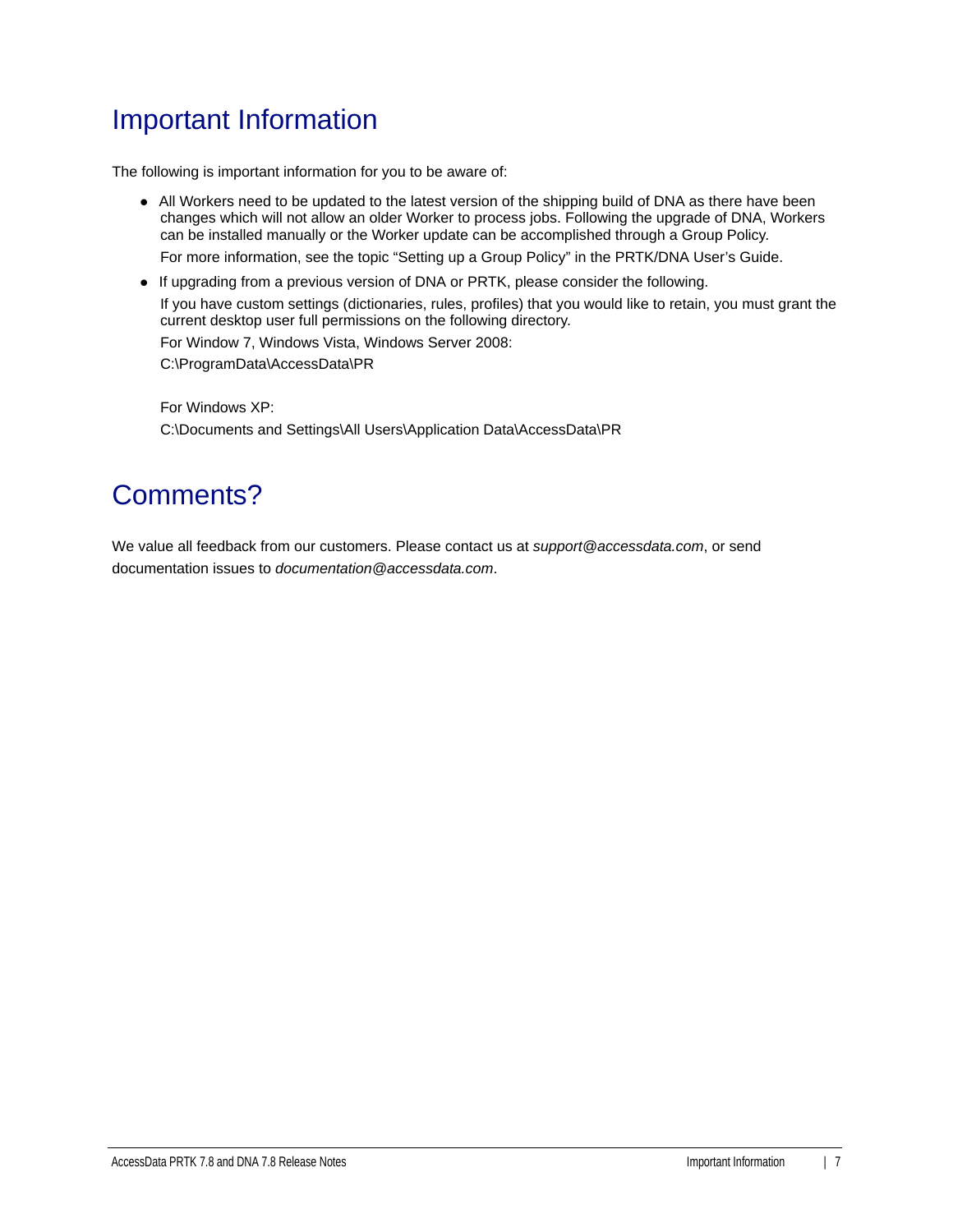# <span id="page-7-0"></span>AccessData PRTK 7.7 and DNA 7.7 Release Notes

Document Date: November 18, 2014

©2014 AccessData Group, Inc. All rights reserved.

### **Introduction**

This document includes information about the AccessData® PRTK® 7.6 and DNA® 7.6 release. Please be aware that all known issues published under previous release notes still apply until they are listed under a "Fixed Issues" section.

For convenience, the Release Notes from previous versions are included at the end of this document.

[AccessData PRTK 7.6 and DNA 7.6 Release Notes \(page 10\)](#page-9-0)

#### Important Information

The following is important information for you to be aware of:

All Workers need to be updated to the latest version of the shipping build of DNA as there have been changes which will not allow an older Worker to process jobs. Following the upgrade of DNA, Workers can be installed manually or the Worker update can be accomplished through a Group Policy.

For more information, see the topic "Setting up a Group Policy" in the PRTK/DNA User's Guide.

If upgrading from a previous version of DNA or PRTK, please consider the following.

If you have custom settings (dictionaries, rules, profiles) that you would like to retain, you must grant the current desktop user full permissions on the following directory.

For Window 7, Windows Vista, Windows Server 2008:

C:\ProgramData\AccessData\PR

For Windows XP: C:\Documents and Settings\All Users\Application Data\AccessData\PR

# 7.7 Fixed Issues

The following items are resolved issues in this release:

- Removable drives encrypted with FileVault 2 are now properly detected and decrypted. (13354)
- Documents with unencrypted "encrypted" streams are now decrypted correctly. (15970)
- Windows 8.1 Sam/System attack now uses all user accounts. (14565)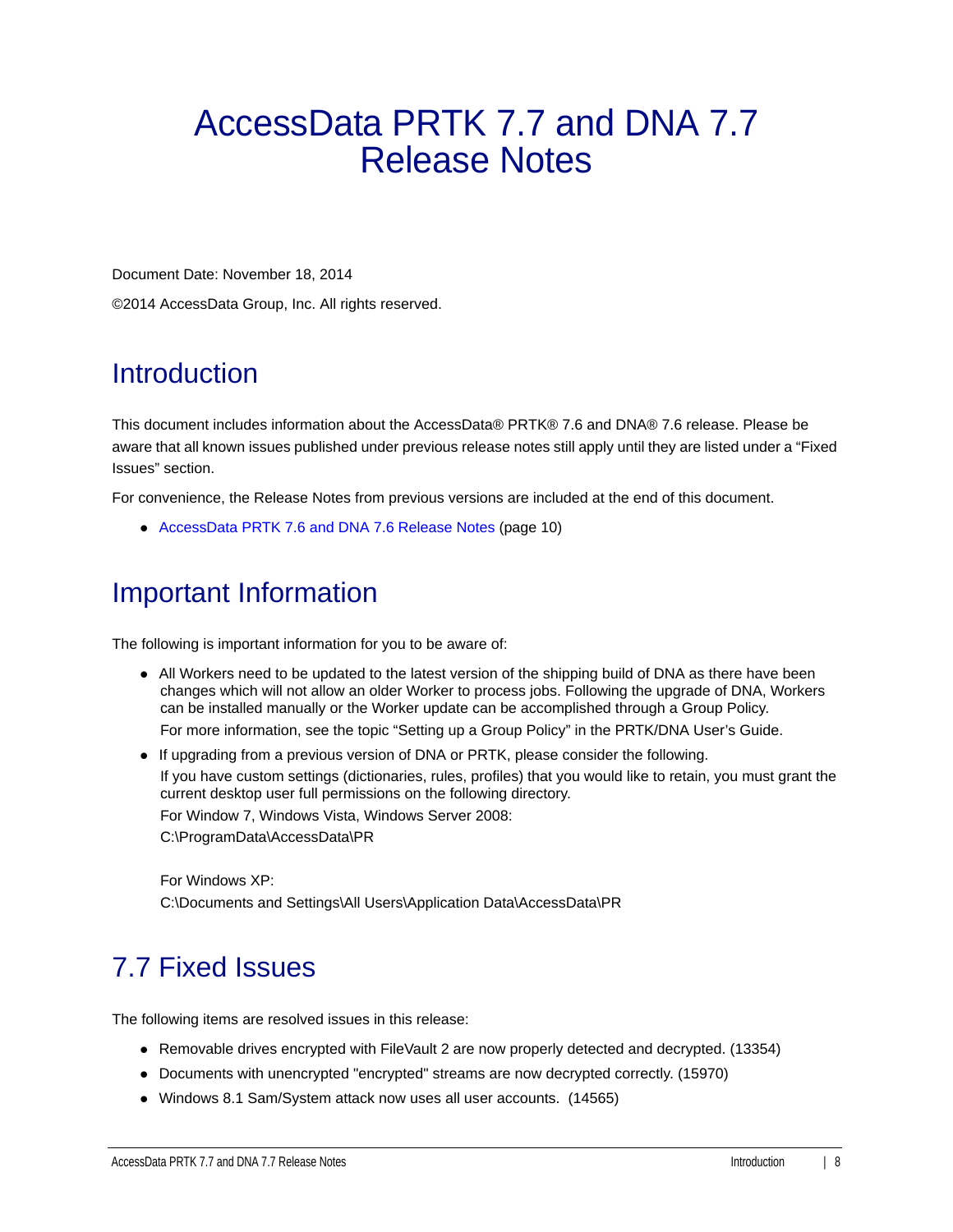- Fixed an issue that caused false detections to appear for DriveCrypt version 3. (22094)
- Some issues with password processing in Keychain have been resolved.

#### 7.7 Known Issues

The following items are the known issues in this release:

- The Mac worker does not work on OS 10.10 (Yosemite).
- If you install the KFF Server (for FTK, AD Lab, or AD Enterprise) on the same computer as PRTK/DNA, you may experience port conflicts that prevent PRTK/DNA from functioning properly. You can change the ports that PRTK/DNA uses. Refer to the *Configuring Ports to Avoid Conflicts* section on page 69 of the *PRTK/DNA User Guide*.

#### Comments?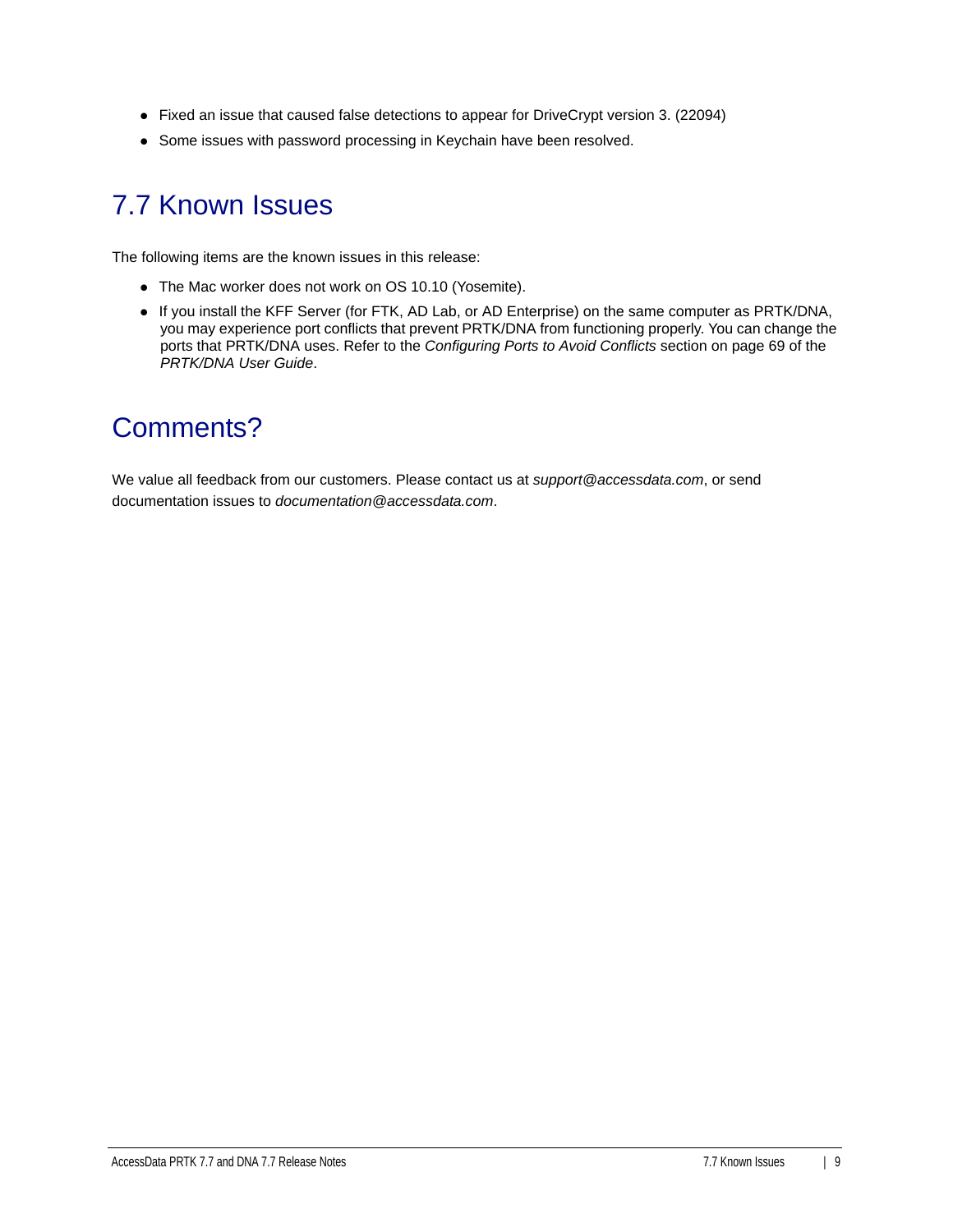# <span id="page-9-0"></span>AccessData PRTK 7.6 and DNA 7.6 Release Notes

Document Date: May 27, 2014

©2014 AccessData Group, Inc. All rights reserved.

## Introduction

This document includes information about the AccessData® PRTK® 7.6 and DNA® 7.6 release. Please be aware that all known issues published under previous release notes still apply until they are listed under a "Fixed Issues" section.

## Important Information

The following is important information for you to be aware of:

- All Workers need to be updated to the latest version of the shipping build of DNA as there have been changes which will not allow an older Worker to process jobs. Following the upgrade of DNA, Workers can be installed manually or the Worker update can be accomplished through a Group Policy. For more information, see the topic "Setting up a Group Policy" in the PRTK/DNA User's Guide.
- If upgrading from a previous version of DNA or PRTK, please consider the following. If you have custom settings (dictionaries, rules, profiles) that you would like to retain, you must grant the current desktop user full permissions on the following directory. For Window 7, Windows Vista, Windows Server 2008: C:\ProgramData\AccessData\PR

For Windows XP: C:\Documents and Settings\All Users\Application Data\AccessData\PR

# 7.6 Application Changes

The following items are new and improved features or feature enhancements for this release:

Ability to configure the port (GUI IPC) that allows you to avoid conflicts when using *Auto Decrypt* in FTK.